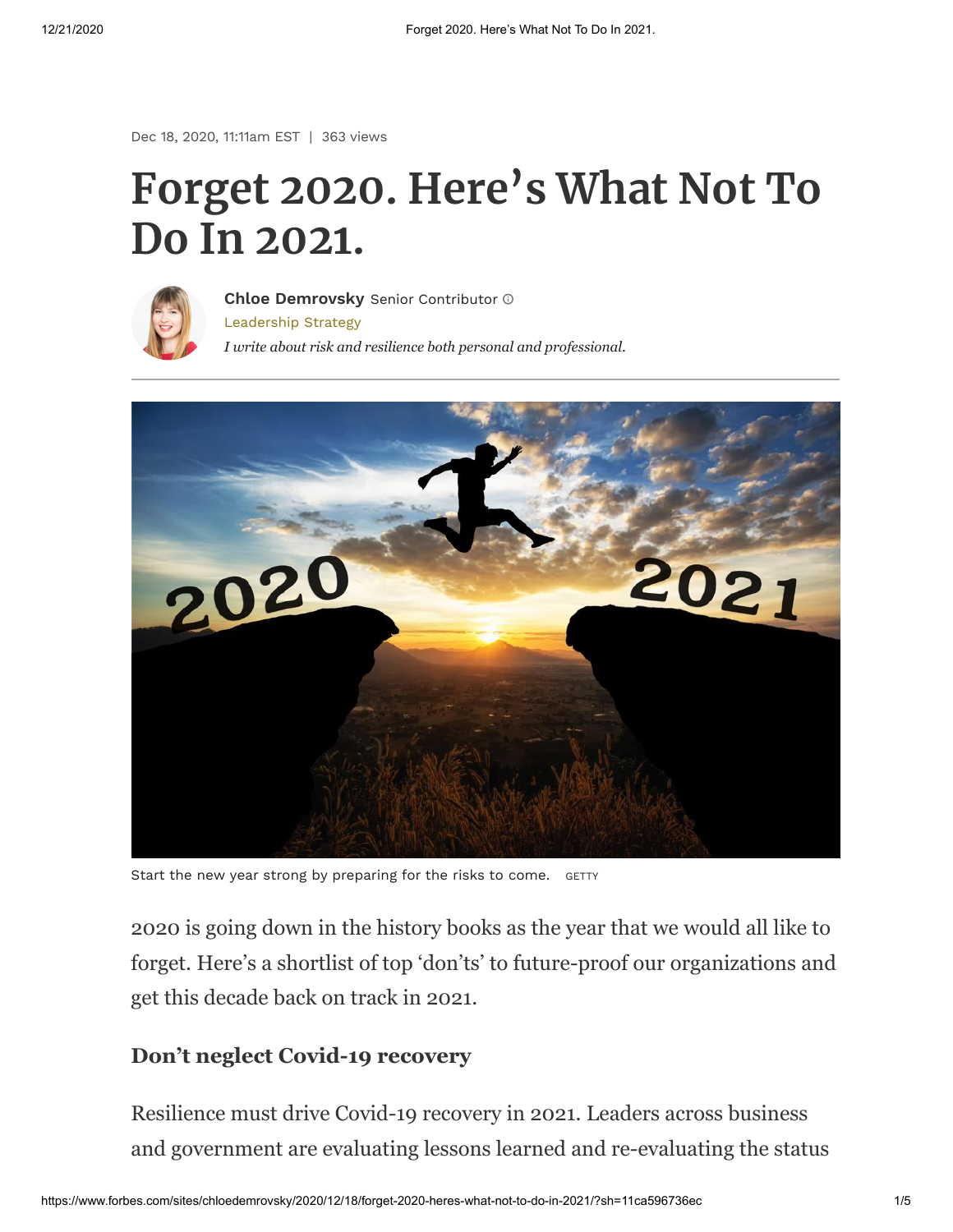#### 12/21/2020 Forget 2020. Here's What Not To Do In 2021.

quo. They must focus on strengthening and future-proofing their organizations by retooling strategies via improved business continuity practices and other operational measures. This will help ensure they're prepared to tackle future risks while safeguarding core competencies.

Outside of healthcare and government, the biggest focus for most organizations is on the economic impact of the pandemic. It is likely that numerous, diverse teams will be called upon to work together across departments in order to manage the challenges that lie ahead. For example, resilience planning has traditionally focused more on technological risk issues, but both social and political risk factors are now becoming equally crucial. For organizations that survive this extended pandemic emergency, many will make major changes to their business models and adapt how they approach resilience planning internally.

That the Covid-19 pandemic would have cascading impacts was [predictable.](https://www.forbes.com/sites/chloedemrovsky/2020/06/23/the-covid-19-domino-effect-whats-next/?sh=8b519111f9fb) In 2021, leaders need to plan for what is likely to unfold next and understand that their actions and attitude toward recovery will shape the next decade, not just the next year. Stay the course and there's a chance to save 2021 from going down the tubes.

## **Don't ignore other top risks**

The pandemic undoubtedly will continue to be the top risk facing organizations in 2021, but it's not the only issue of concern. Organizations can put themselves at great risk if they focus myopically on the issue of the [day. DRI International's annual Global Risk and Resilience Trends](https://drive.drii.org/2020/12/18/download-the-6th-annual-global-risk-and-resilience-trends-report/) Report surveys resilience professionals from major global organizations to learn what worries them. Based on likelihood and impact, the top 10 resilience issues facing organizations in 2021 are pandemics, long-term IT outages, operational incidents, economic failure, a state-sponsored attack on critical national infrastructure, the theft of proprietary data, severe weather events like hurricanes, a serious supply chain disruption (toilet paper shortage!), the misuse of data, and wildfires. Should any one of these occur,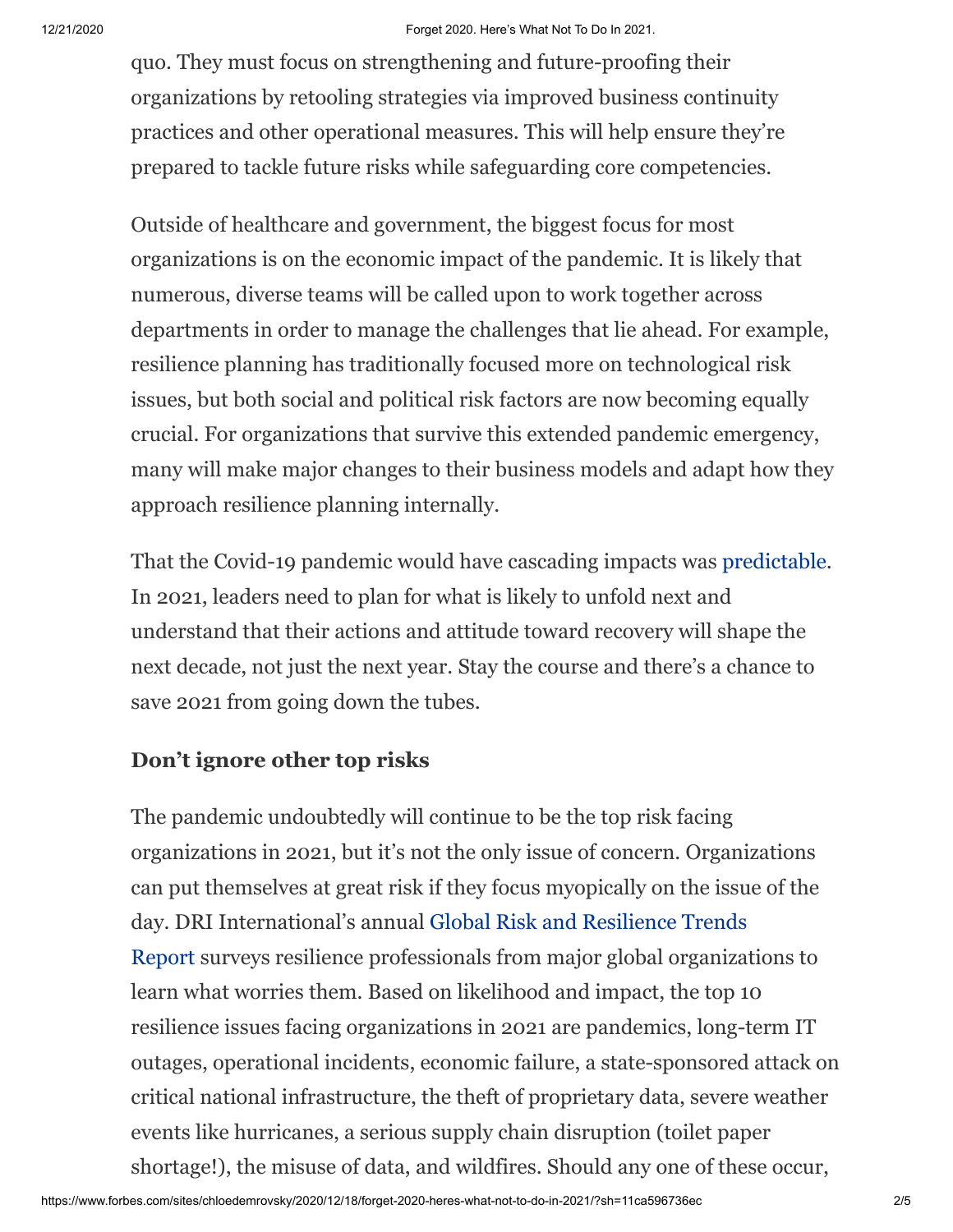#### 12/21/2020 Forget 2020. Here's What Not To Do In 2021.

organizations could be devastated and they need to be prepared. Of note since last year, five issues have risen by four or more places in the resilience index: pandemics, supply chain disruptions, protests or civil unrest, statesponsored cyberattacks, and the business impact of an economic downturn. This is new territory for many organizations and priorities may have to be completely rewritten.

MORE FOR YOU

## **[Five Lessons From The Pandemic Light A Path Forward To The Future Of](https://www.forbes.com/sites/deloitte/2020/11/18/five-lessons-from-the-pandemic-light-a-path-forward-to-the-future-of-work/) Work**

**[The Value Of Resilient Leadership](https://www.forbes.com/sites/deloitte/2020/11/04/the-value-of-resilient-leadership/)**

**[SolarWinds Hack Throws Wrench In Private Equity's Most Profitable](https://www.forbes.com/sites/antoinegara/2020/12/18/solarwinds-hack-throws-wrench-in-private-equitys-most-profitable-market/) Market**

In general, the majority of survey respondents were surprisingly optimistic that their organization would survive the current pandemic and recover well. 46.7% of resilience professionals felt that their organizations performed very well despite the fact that only 6.4% reported having a comprehensive pandemic plan. This disparity indicates that many organizations maintain a high degree of embedded resilience, which allows them to respond quickly and effectively using an effects-based planning model. This approach appears to have worked well in a situation so complex that a detailed plan would have been impractical and insufficient. The challenge will be for leaders to remember in better times that these measures are more than a cost center—they are an essential part of doing business and a safeguard against myriad risks.

### **Don't unlearn valuable leadership lessons**

Leadership in crisis is different from leadership in normal times. Leaders need to present a bold and optimistic yet pragmatic vision of the future as well as a plan of action to help people see their way forward. They must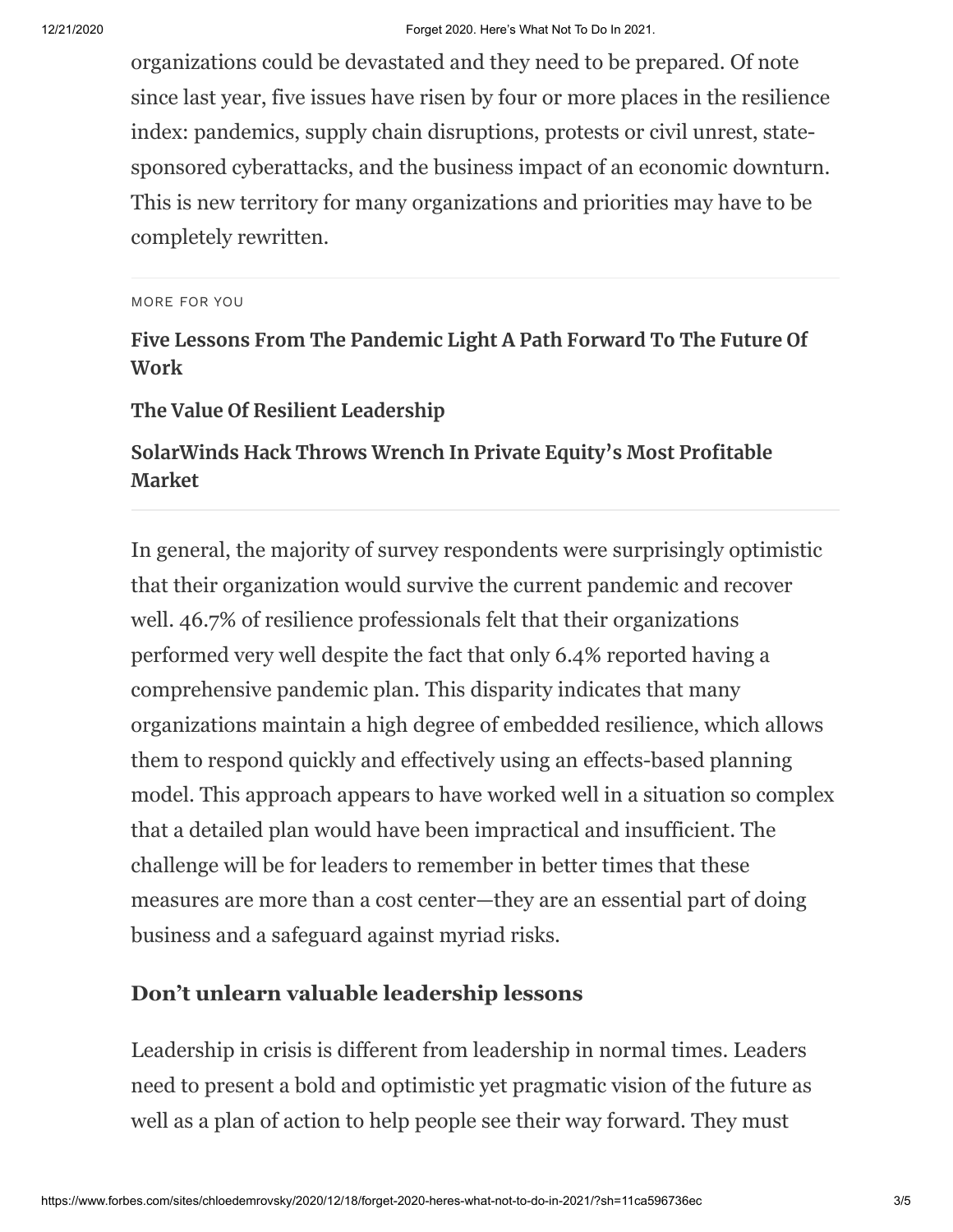#### 12/21/2020 Forget 2020. Here's What Not To Do In 2021.

chart a pragmatic course of action now that it is clear that Covid-19 and the resulting response measures will continue for the foreseeable future.

[Studies](https://www.forbes.com/sites/chloedemrovsky/2020/04/07/no-business-continuity-plan-for-covid-19-start-here/?sh=10819af714ef) show that people trust their own employer above any other institution. In times of crisis, it is especially important to live up to that trust. Modeling resilience is a way to demonstrate that trust is earned. All organizations must rethink their approach to designing their operating strategy in this new normal in which secondary effects including fear and economic pain will linger.

Last year, DRI's survey identified leadership's lack of crisis management expertise as a top concern, and [it wasn't wrong.](https://www.forbes.com/sites/chloedemrovsky/2020/01/15/watch-out-for-these-global-business-risks-in-2020/?sh=20de582b3b6f) However, just about every leader was tested this year and while mistakes were made and the results were not uniform, reactions have been positive overall. Many stakeholders have seen their leaders rise to the occasion and demonstrate new flexibility, openness, sensitivity, and compassion. This more humble and humancentered approach to leadership is a welcome, and hopefully lasting, change.

## **Don't undo innovation**

Not everything that happened in 2020 was bad. Organizations implemented changes at lightning speed in order to safeguard their businesses, employees, and customers from the pandemic. In the last year, we've seen the healthcare industry adopt new practices and technologies. We partook in a stunning global experiment in work-from-home and the widespread adoption of remote work tools like videoconferencing. We witnessed swift changes to business models and online offerings across diverse industries from retail to hospitality. These changes were made at organizations of every size and in every sector and country.

What did we learn from this remarkable if painful feat? Big crises can serve as a catalyst for long-delayed and much-needed changes to be implemented. Some of the changes brought on by the pandemic are worth keeping, others